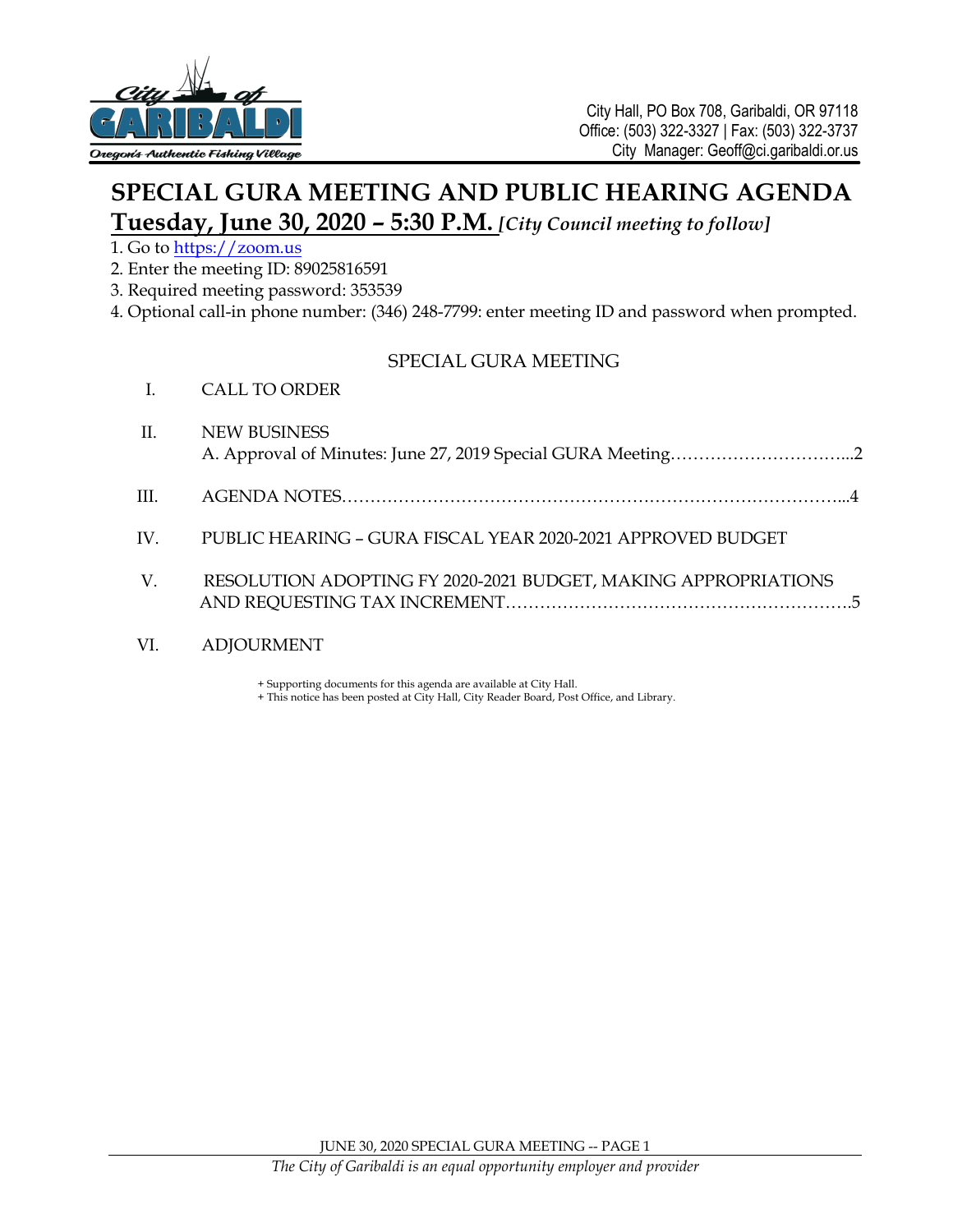

## **GARIBALDI URBAN RENEWAL AGENCY BUDGET COMMITTEE MEETING MINUTES**

Monday, June 27, 2019, 6:00 p.m. Garibaldi Community Hall

ATTENDEES:

Valerie Folkema, GURA Board Member Roberta Bettis, GURA Board Member Larry Stewart, GURA Board Member

Judy Riggs, Mayor Marlene Westerfield, Council President Melissa Elmore, Council Vice President Paul Daniels, Council Member Tim Hall, Council Member

Geoff Wullschlager, City Manager / Budget Officer

### I. CALL TO ORDER

Mayor Judy Riggs opened the GURA Budget Committee meeting at 6:00 p.m.

### II. PUBLIC HEARING –– FISCAL YEAR 2019-2020 BUDGET

Mayor Riggs read aloud the following, "This is a public hearing of the City of Garibaldi's fiscal year 2019-2020 budget. This budget was reviewed and approved by the city's budget committee on June 24, 2019. Notice of this hearing has been posted around town, and a summary of the proposed budget and a notice for this hearing were published in a local newspaper of record and on the City's website, which was distributed earlier this month in accordance with state law and rules of the urban renewal agency. The budget officer is not suggesting any changes to the budget as approved by the budget committee. If there are any comments to the budget, please state your name and address for the record before making your comment. Before taking any comments, I would ask the budget officer to review the budget as presented.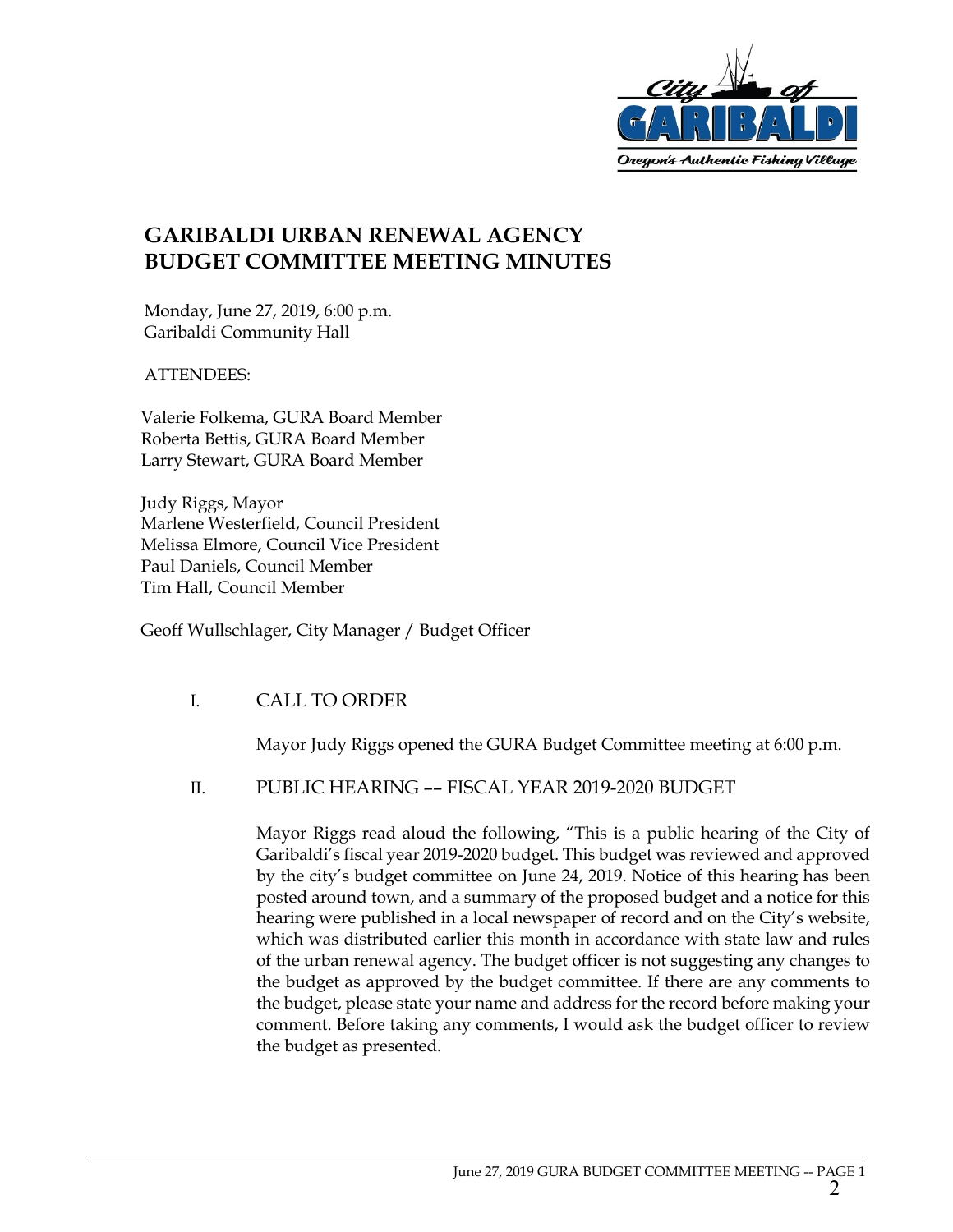Mr. Wullschlager goes on to explain what was discussed at the June 24th budget committee hearing. The GURA is funded through the urban renewal agency debt service fund and does its business through the urban renewal general fund. For the current year it is expected to receive revenue taxes in the amount of \$108,237. He states that it is a big jump from previous years, as the City's take from the urban renewal agency is up 33%. He goes to explain for the remaining life of the agency there is expected to be about \$980,000. It is not expected anything will be done with the urban renewal funds this year. The money is being put aside for the upcoming ODOT project on Highway 101 in 2021.

#### III. BUDGET APPROVAL

Adopting a Resolution (2019-07) Adopting the FY 2019-2020 Budget for the City of Garibaldi, Making Appropriations, Levying and Categorizing Taxes

**MOTION made by Valerie Folkema to approve the Resolution 2019-07 as presented**. **Seconded by Bettis. AYES: All in favor. NAYS: None. MOTION PASSED UNANIMOUSLY.**

### IV. ADJOURNMENT

Mayor Judy Riggs adjourned the GURA meeting at 6:12 p.m.

Judy Riggs, Mayor

ATTEST:

Geoff Wullschlager, City Manager/Budget Officer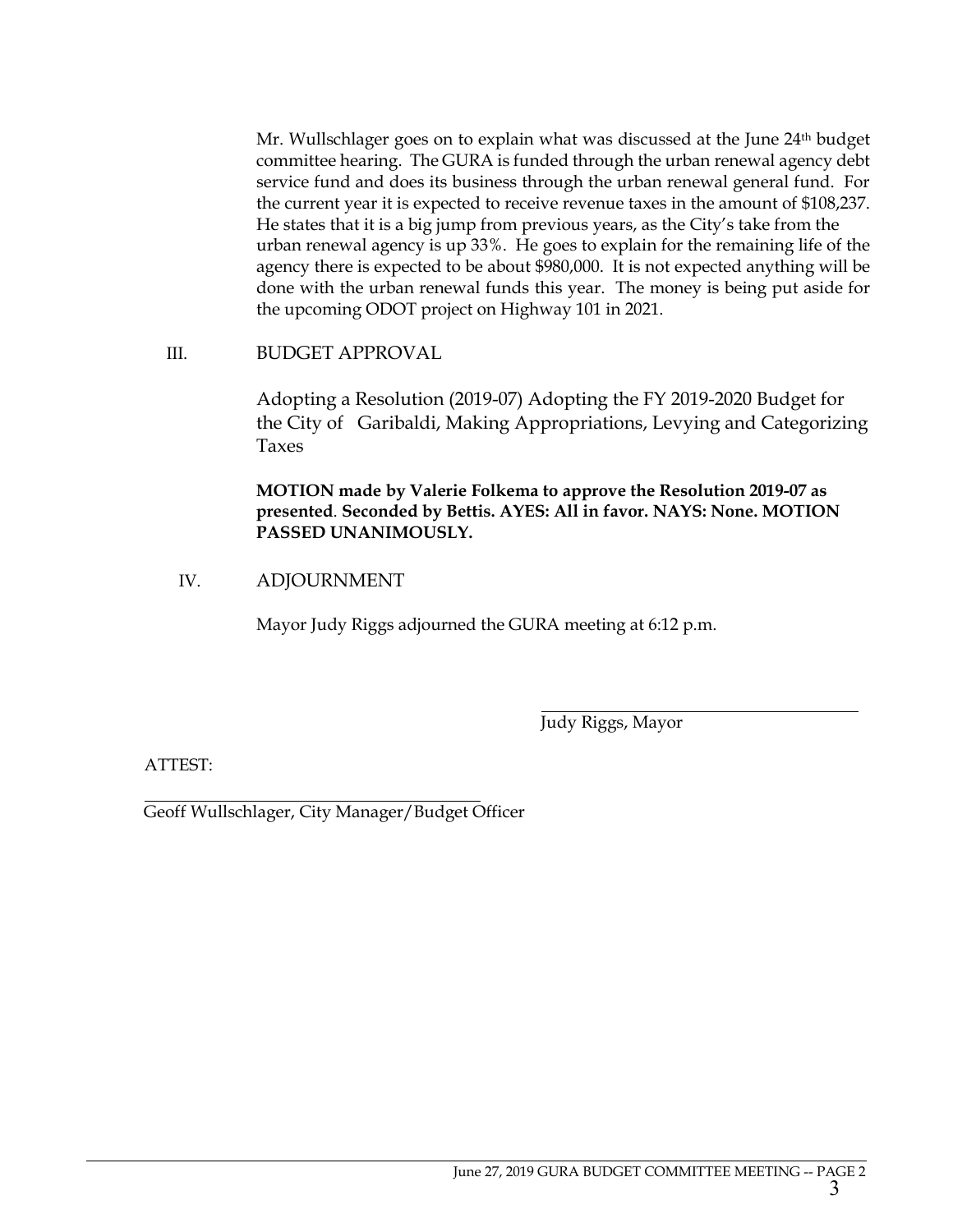

# **SPECIAL GURA MEETING** Tuesday, June 30, 2019 5:30 P.M.

I. CALL TO ORDER

The Mayor should call the meeting to order and open the public hearing for the budget.

## II. PUBLIC HEARING OF THE FY 2020-2021 GURA BUDGET

The Mayor should call to order the public hearing for the FY 2020-2021 GURA Budget. Please note time for the record. The Chair should say the following:

"*This is a public hearing regarding the fiscal year 2020-2021 budget. This budget was reviewed and approved by the Garibaldi Urban Renewal Agency Budget Committee on June 29th, 2020. Notice of this hearing has been posted around town, and a summary of the budget and a notice of this hearing were published in a local newspaper of record and on the City website, which was distributed earlier this month in accordance with state law and the rules of the urban renewal agency. At this time the budget officer is not suggesting any changes to the budget as approved by the budget committee. If there are any comments on the budget, please state you name and address for the record before making your comment. Before we take any comments I will ask the budget officer to review the budget as presented.*"

At that point I'll go through the budget briefly if needed. Once the comments are out of the way the Chair can have the budget officer address any concerns of the public or the GURA board. Once there are no further questions the Chair should close the public hearing – please note the time for the record.

III. RESOLUTION 2020-01 ADOPTING THE FY 2019-2020 GARIBALDI URBAN RENEWAL AGENCY BUDGET, MAKING APPROPRIATIONS AND REQUESTING TAX INCREMENT **(PAGE 5)**

The Chair should resume the regular meeting and ask if there are any other comments on the budget. If not, I would recommend a **MOTION to adopt a resolution adopting the fiscal year 2020-2021 budget for the Garibaldi Urban Renewal Agency, making appropriations, and requesting taxes as approved by the GURA Budget Committee and as presented here.** 

IV. ADJOURNMENT

No motion is necessary, simply adjourn and state the time for the record.